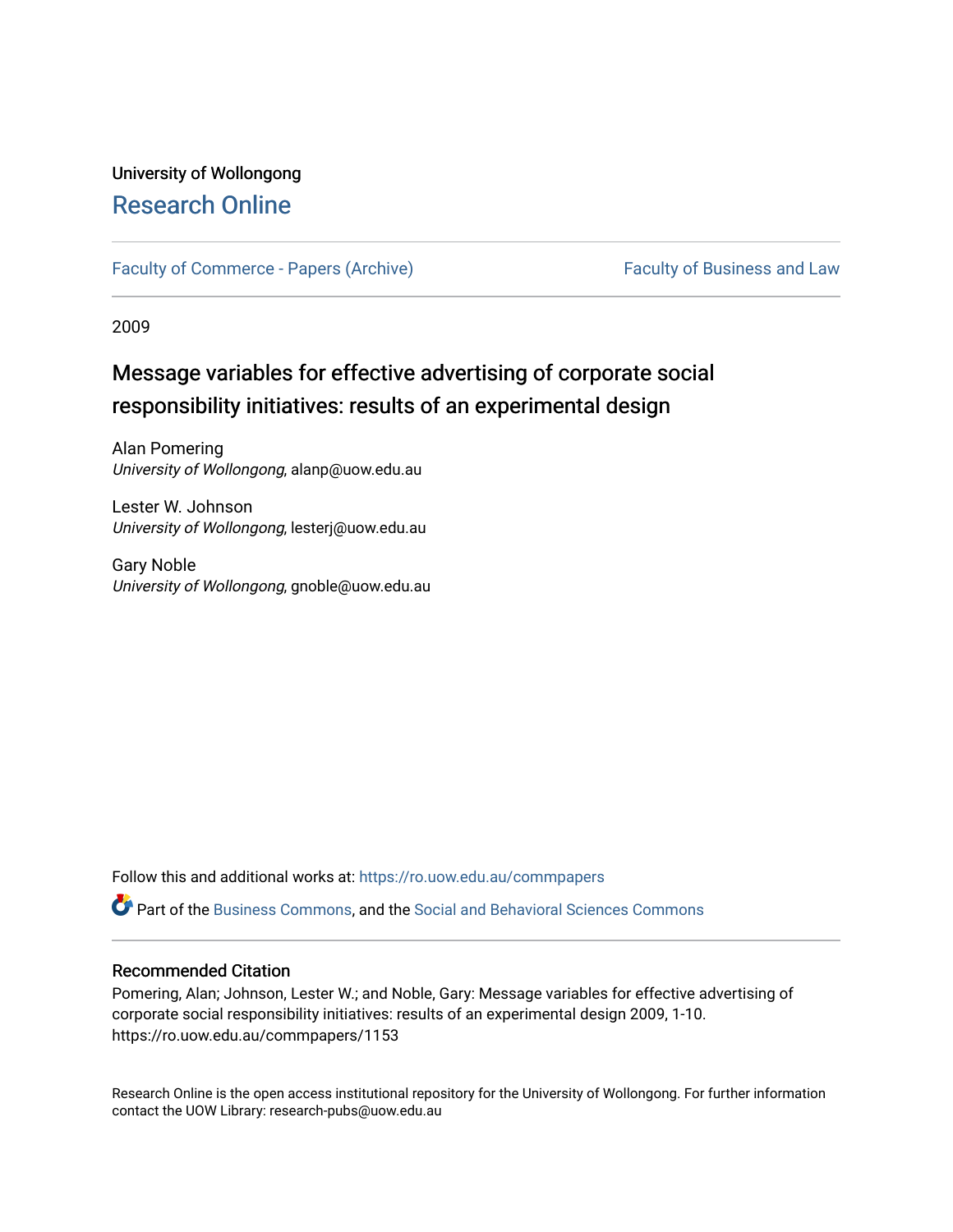## Message variables for effective advertising of corporate social responsibility initiatives: results of an experimental design

## **Abstract**

Stakeholders increasingly expect firms to consider their social and environmental impacts as well as their economic impacts, and address their corporate social responsibility (CSR). One stakeholder group, consumers, report they want to be informed of how firms do this, and use this information when purchasing. This paper reports on an investigation of two message variables believed necessary for effective advertising about CSR initiatives, social topic information and social impact specificity. We manipulated each of these variables at three levels for an unfamiliar retail bank brand engaging with the social issue of the arms trade. While social topic information was found to be non-significant in influencing the dependent variable, overall scepticism toward CSR claims, social impact specificity was found to have a significant link to message inhibition of scepticism cognitions. The findings are insightful for marketing communications managers tasked with effectively informing a key stakeholder audience, consumers, of a firm's pro-social achievements.

## Keywords

Message, variables, for, effective, advertising, corporate, social, responsibility, initiatives, results, experimental, design

## **Disciplines**

Business | Social and Behavioral Sciences

### Publication Details

Pomering, A., Johnson, L. & Noble, G. (2009). Message variables for effective advertising of corporate social responsibility initiatives: results of an experimental design. Proceedings of the Australian and New Zealand Marketing Academy Conference (pp. 1-10). Melbourne, Australia: Australian & New Zealand Marketing Academy.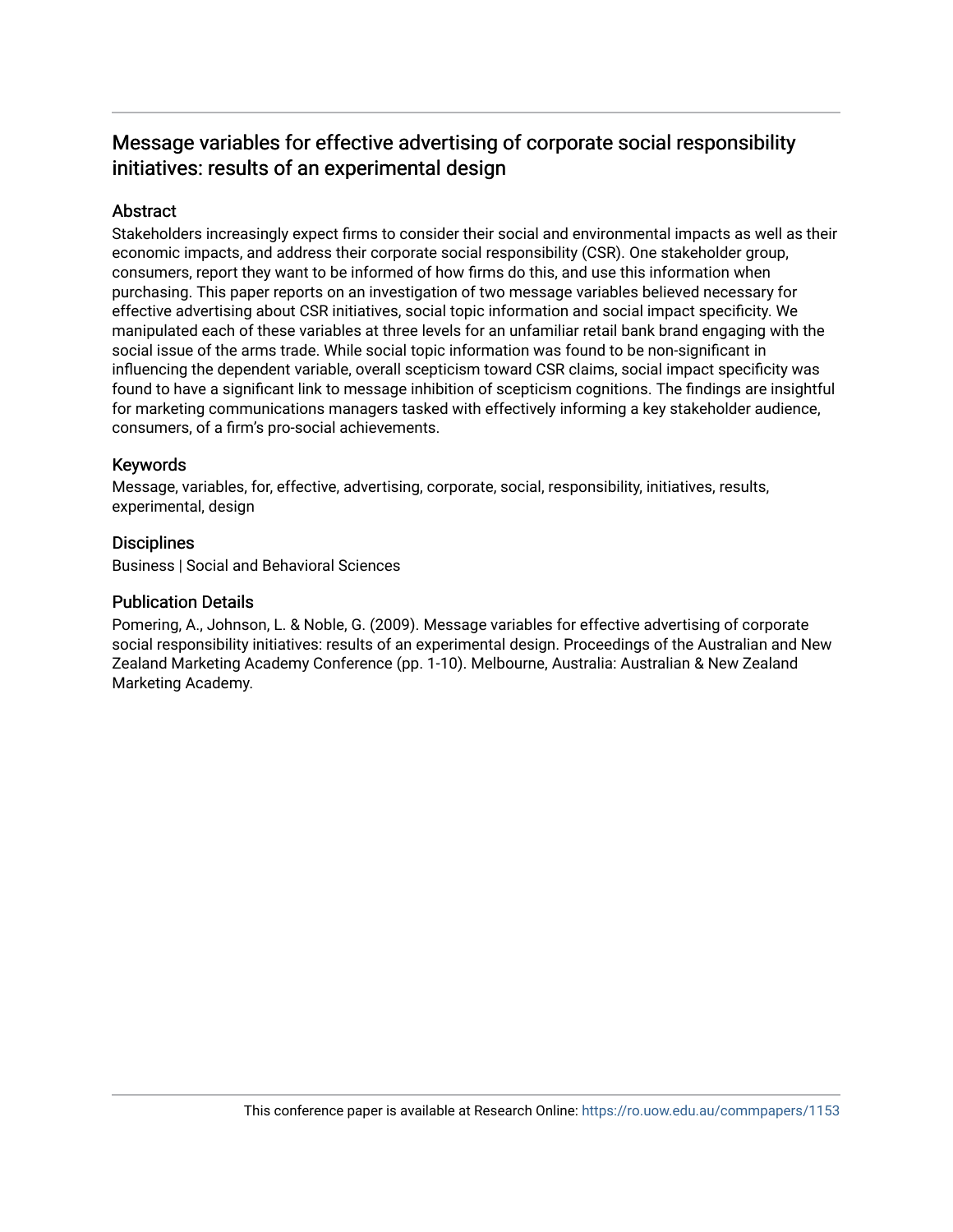## **Message variables for effective advertising of corporate social responsibility initiatives: Results of an experimental design**

*Alan Pomering\*, University of Wollongong, Australia, alanp@uow.edu.au Lester Johnson, Melbourne Business School, Australia, L.Johnson@mbs.edu Gary Noble, University of Wollongong, Australia, gnoble@uow.edu.au* 

#### **Abstract**

Stakeholders increasingly expect firms to consider their social and environmental impacts as well as their economic impacts, and address their corporate social responsibility (CSR). One stakeholder group, consumers, report they want to be informed of how firms do this, and use this information when purchasing. This paper reports on an investigation of two message variables believed necessary for effective advertising about CSR initiatives, *social topic information* and *social impact specificity*. We manipulated each of these variables at three levels for an unfamiliar retail bank brand engaging with the social issue of the arms trade. While social topic information was found to be non-significant in influencing the dependent variable, overall scepticism toward CSR claims, social impact specificity was found to have a significant link to message inhibition of scepticism cognitions. The findings are insightful for marketing communications managers tasked with effectively informing a key stakeholder audience, consumers, of a firm's pro-social achievements.

Keywords: Advertising, consumers, corporate social responsibility, scepticism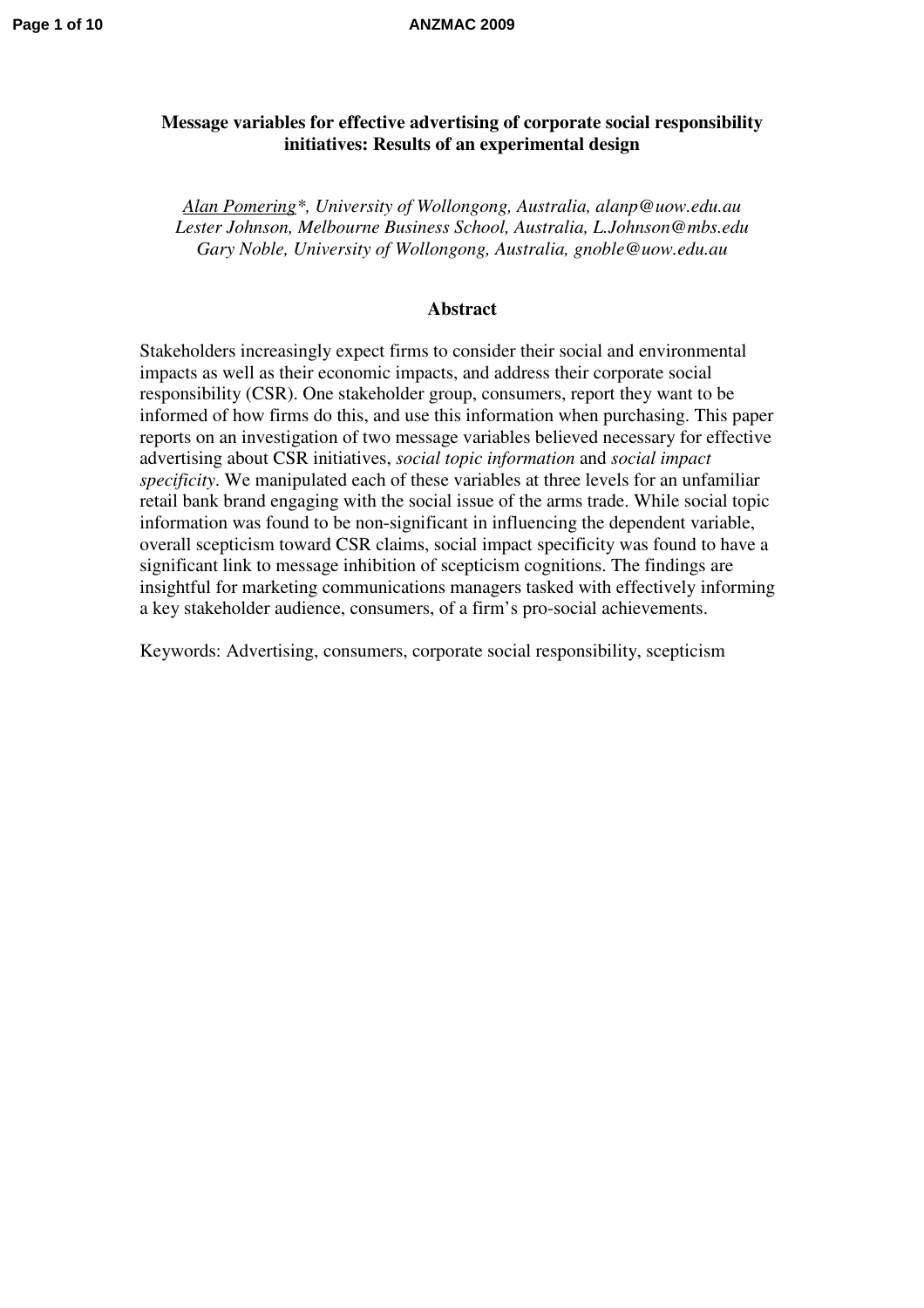## **Message variables for effective advertising of corporate social responsibility initiatives: Results of an experimental design**

#### **Introduction**

Stakeholders increasingly expect firms to consider their social and environmental impacts as well as their economic impacts, and address their corporate social responsibility (CSR). One stakeholder group, consumers, report they expect firms to be socially responsible, and address the negative externalities and maximise the positive externalities of their operations, beyond minimal legal requirements (e.g., Petkus and Woodruff, 1992)., and they want firms to inform them of their pro-social achievements, and report that this information will influence their purchase behaviour (Dawkins, 2004; Cone, 2006). Hansen and Schrader (1997) believe such *consumer responsibility* could influence not only the fate of individual firms, but also the direction of industries and economies.

In response, firms are increasingly seeking to communicate to consumer audiences their corporate social responsibility (CSR) initiatives in the belief that it offers a new frontier of competitive advantage (Becker-Olsen, Cudmore, and Hill, 2006; Pirsch, Gupta, and Landreth Grau, 2007). A socially responsible identity is argued to enhance brand differentiation (McWilliams and Siegel, 2001), brand equity (Hoeffler and Keller, 2002), competitive advantage (Porter and Kramer, 2002), and customer loyalty (Bhattacharya and Sen 2003; Maignan, Ferrell and Hult, 1999). CSR can also deliver superior financial performance (Orlitzky, Schmidt, and Rynes, 2003). Mohr and Webb (2005, p. 124) observe, however, "if consumer response to CSR was reliable and strong, most all companies would have embraced the concept by now".

Irrespective of a business's actual CSR performance, consumer evaluations of the firm's performance are contingent upon the information they receive (Maignan and Ferrell, 2001). Consumers need information on which to base their consumption decisions and to enable them to "differentiate sound CSR programs from those that simply pay lip service to social responsibility" (Mohr & Webb 2005, p. 142), but, Dawkins (2004, p. 4) warns the effective communication of firms' CSR programs is "a rare achievement".

#### **CSR Communication Hurdles**

CSR-based marketing communications attract critical attention and provoke scepticism (Morsing and Schultz, 2006). Scepticism is of interest to marketing communicators as it hinders persuasion. Scepticism arises because for individuals to evaluate an ethical dilemma they must first recognize the existence of the dilemma (Maignan & Ferrell 2001), or the social problem the firm is acting to help remedy. Second, firms typically fail to specify the impact of their CSR achievements, preferring vague or abstract claims instead (Pracejus, Olsen, and Brown, 2003/4). Third, such non-economic claims are subject to the *self-promoter's paradox* (Ashforth and Gibbs, 1990). Finally, several theories, for example, cognitive response theory (Wright, 1973), and social judgment theory (Eagly &Chaiken, 1993), explain that claims of doing good will be burdened by knowledge of past corporate indiscretions. To be effective, CSR advertising appeals must overcome such obstacles.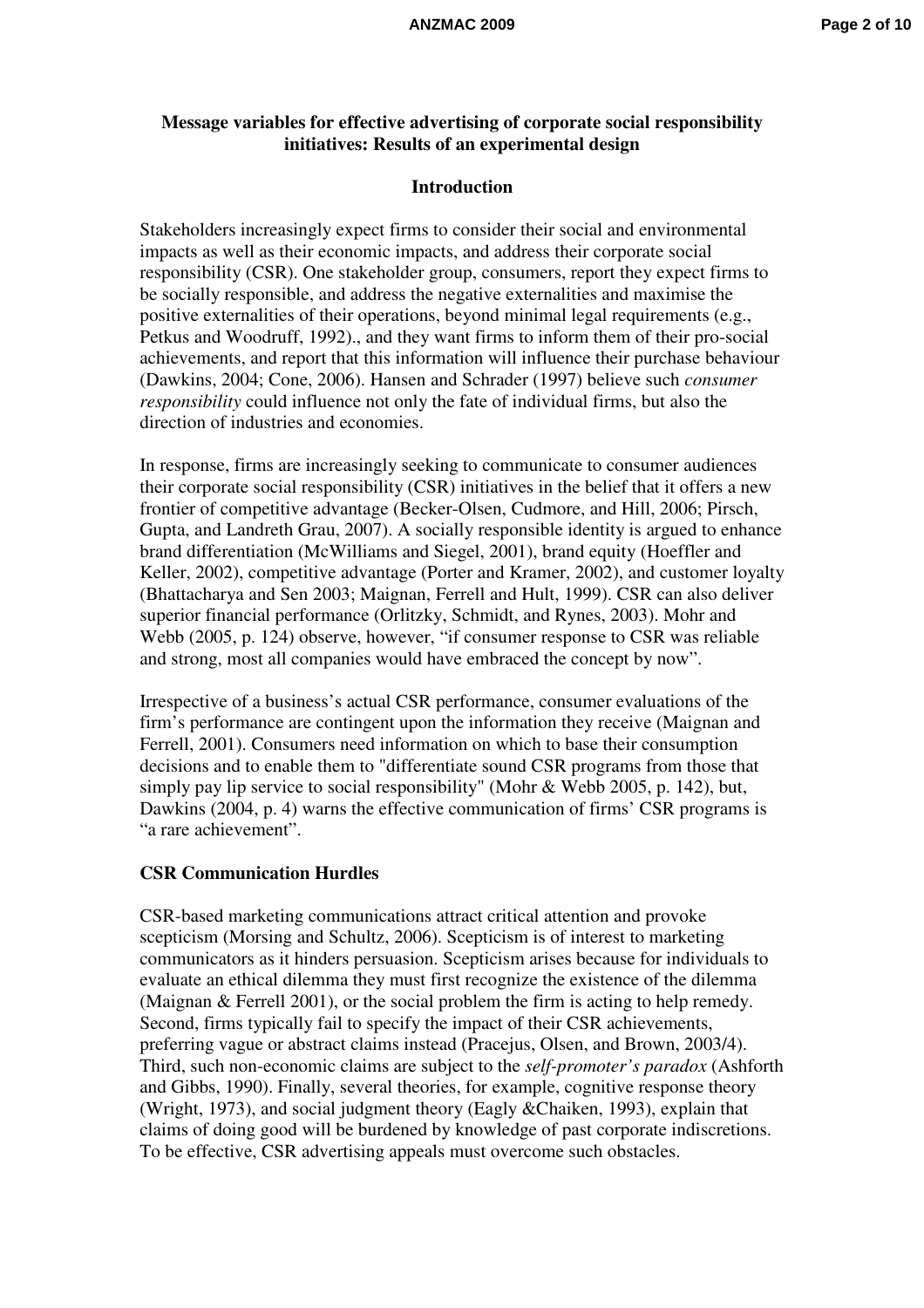CSR claims are typically difficult to verify *credence* information situations (Darby and Karni, 1973), and therefore potentially more prone to scepticism. Consumers' increasing cynicism towards business will prejudice consumers toward overlypositive corporate image claims (e.g., Verschoor, 2008). Advertising is a communication technique known to inspire consumer scepticism (e.g., Friestad and Wright, 1994; Obermiller and Spangenberg, 1998; Obermiller, Spangenberg, and MacLachlan, 2005). Cognitive responses to advertising, such as scepticism, have been found to affect brand evaluations (Hastak and Olson, 1989), and persist over time (Chattopadhyay and Alba, 1988). The paper proposes two message variables might inhibit scepticism to CSR advertising appeals, *social topic information* (STI), and *social impact specificity* (SIS). The paper discusses these variables, and reports whether manipulation of these message variables leads to more effective CSR advertising communications, measured by reduced scepticism toward ad claims.

## **Social topic information**

Consumers often lack this knowledge of social issues (Auger et al., 2003; Sen and Bhattacharya, 2001). The CSR ad can provide this STI by advising of the gravitas of a social problem, along the lines of the *sick baby* appeal, a common informational approach in social marketing advertising campaigns (Fine, 1990). The STI, or sick baby appeal, helps put the impact of the firm's CSR initiative into context and makes the firm's social impact claim more diagnostic. Several effects on information processing should follow a sick baby appeal: attention to the message should increase; comprehension-enhancing emotional responses may be evoked; concern for the issue should increase; more favourable attitudes may be formed toward the issue; and information regarding the social issue may be more available in memory when behavioural responses, such as choosing between alternative brands, are appropriate (Obermiller, 1995). Various studies show that the salience, or perceived importance, of the social need influences willingness to provide help (see Granzin and Olsen, 1991 for a review). Darley and Smith (1993) argue that the persuasiveness of a communication can be increased easily and dramatically by paying attention to message content, while Forehand and Grier (2003) report disclosure of firm-serving motives can inhibit attribution-induced suspicion toward CSR information. Manipulation of key informational content of CSR advertising claims is expected to influence the level of scepticism to such claims.

The sick baby/well baby approach is supported by priming and contextualisation concepts from cognitive psychology, which find consumer information-processing judgments and responses are affected by the information that readily comes to mind during the processing task (e.g., Baker and Lutz, 1988; Kisielius and Sternthal, 1986; Lynch, Marmorstein, and Weigold, 1988; Tybout et al., 2005; Waenke et al., 1997). Permitting a category to become temporarily more accessible from memory makes it more likely to be used subsequently in processing new information (Herr, 1989). By increasing consumer awareness of the social topic engaged through the firm's CSR program, STI is expected to *map onto* the firm's CSR claims, making the claims more diagnostic (Ashcraft, 2006).

Westpac's early-2007 CSR advertising campaign, for example, stressed the bank's CSR credentials on the basis of responsible lending, through its signing the Equator Principles, "agreeing not to fund major projects that endanger communities or the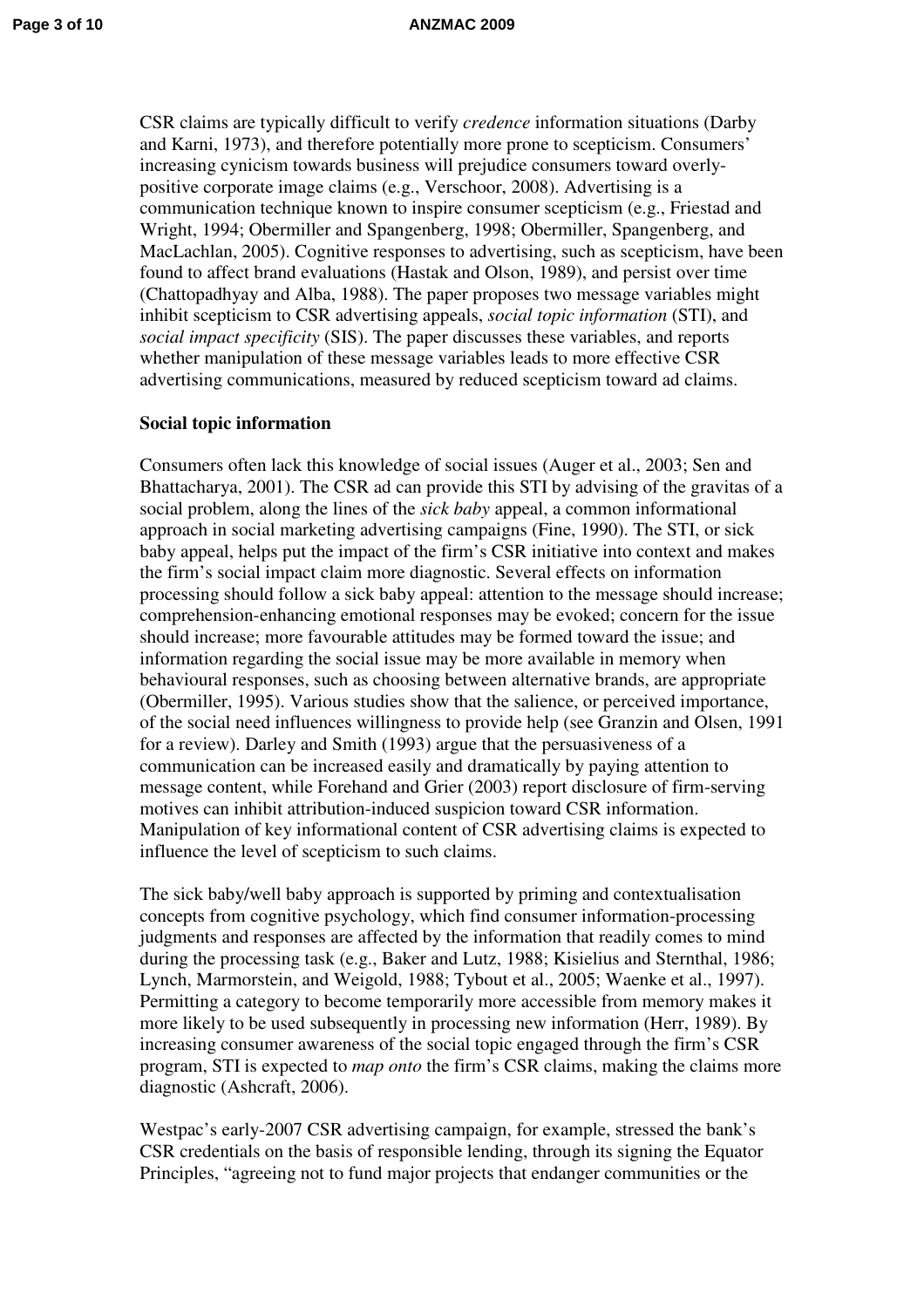environment" (Westpac, 2007). The claim was contextualised, by the statement "Some of the biggest problems in the world today were financed by banks", preceded by emotive images of several environmental catastrophes. The claim, that the bank had signed the Equator Principles, without any prior explanation, or contextualisation, would, it is expected, be far less diagnostic, and therefore cognitively more complex to process. As overall scepticism to the advertised claims may be influenced by scepticism toward the Social topic and/or the firm's claims, we measure the main effect of both message variables. The value of measuring such discriminable attribute levels is discussed by Hastak and Olson (1989). We hypothesise:

H1: Social Topic Information diagnosticity should have a main effect on scepticism toward CSR advertising claims, such that greater diagnosticity should lead to reduced scepticism.

#### **Social impact-specific CSR claims**

The Westpac CSR-based campaign cited above may be deemed useful from a rhetorical perspective, but it provides the consumer little in the way of substance through which to judge if the firm is truly committed to CSR or merely paying it lipservice. While the bank's signing of the Equator Principles, and subsequent refusal to lend to environmentally irresponsible corporations, the impact of this policy is not quantified.

A recent study highlights the prevalence and impact of vague quantifiers in the marketing promotion area of cause-related marketing (CRM) research (Pracejus, et al. 2003/4). While CRM offers are intrinsically different to CSR appeals in that they typically promote the tied donation of a portion of the product price to a unit sale (Varadarajan and Menon, 1988), they nonetheless reflect firms' vague approaches to pro-social advertising appeals. In an evaluation of 3,414 CRM offers, Pracejus, et al. found only 4% of offers could be categorised as 'calculable formats', with descriptions of the donation amount that allow consumers to calculate the actual amount donated, 26% could be categorised as 'estimable formats', providing just some of the information needed to calculate the actual amount donated, while 70% were 'abstract' formats, providing consumers with almost no information as the donation amount, instead using *vague quantifiers* such as "a portion of the proceeds will be donated". Pracejus, et al.'s finding that CRM donation amount influences persuasion effects and can have a significant impact on consumer choice supports the argument that consumers want to evaluate a firm's true social commitment.

Wood (1991) notes CSR outcomes are difficult to observe, but suggests that outcomes expressed in terms of social impacts, rather than firms' policies or programs, such as Westpac's signing of the Equator Principles, are likely to be the most helpful, or diagnostic, for consumers. The social outcomes of a firm's CSR initiatives are the only thing actually observable and open to assessment: "Motivations are not observable, and processes are observable only by inference. Social impacts of policies, programs, and operations, however, are those visible aspects of corporate social performance on which the company's motives will be judged, its use of responsive processes assessed, and its overall performance determined by stakeholders" (Wood, 1991, p. 711). Being presented with clear information on the nature and severity of a social problem and the evidence of the firm's effectiveness in doing something about the problem is expected to influence the consumer's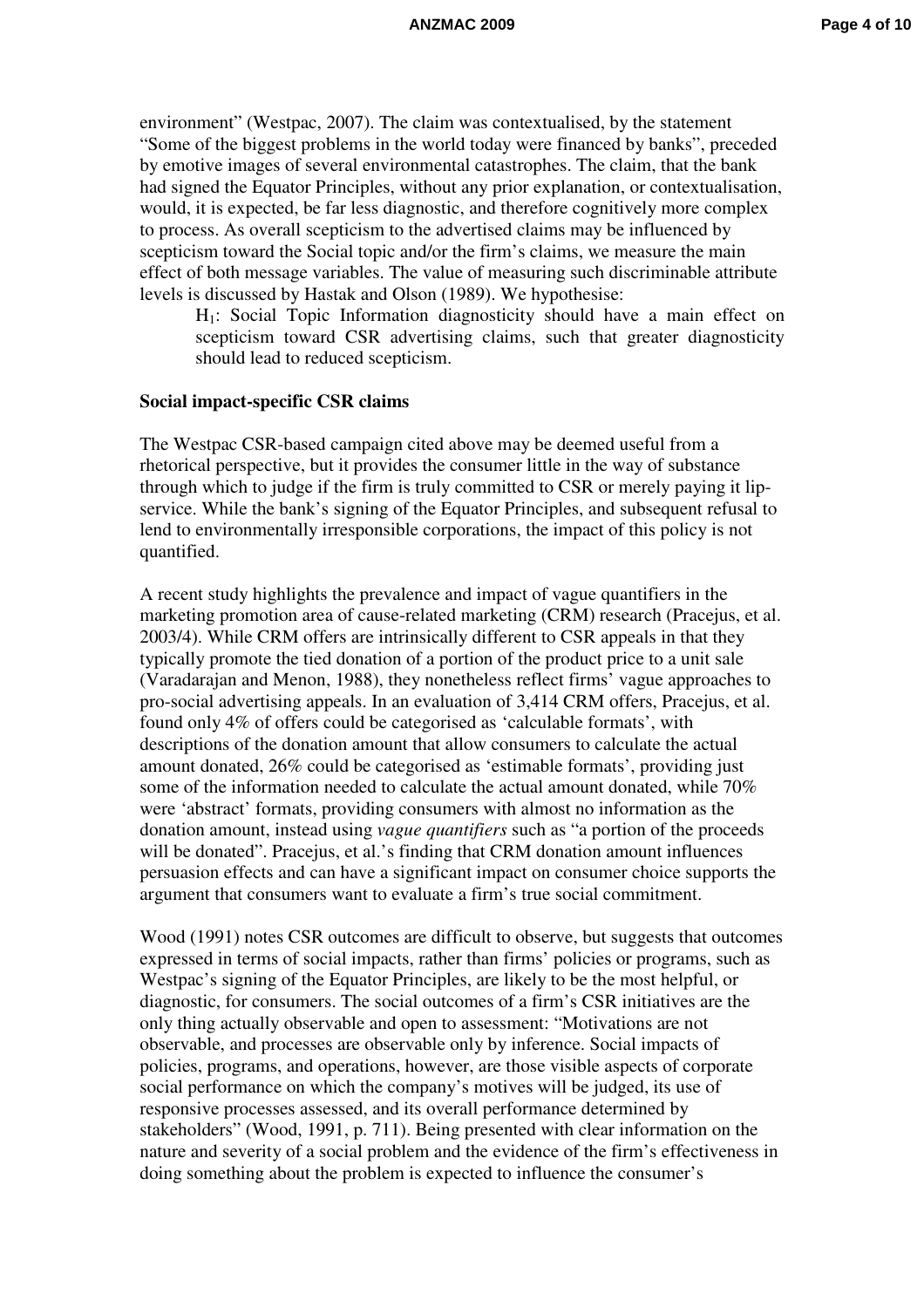attributions for the CSR firm's motivations, which are, in turn, expected to influence the effectiveness of the CSR appeal's persuasion. We hypothesise:

H2: Social impact-specific message elements should have a main effect on scepticism toward CSR advertising claims, such that greater specificity should lead to reduced scepticism toward CSR advertising claims.

#### **Method**

Professionally developed advertisements featured a fictitious retail bank brand (*Premier*), in order to avoid the confounding effects of existing beliefs and attitudes toward a familiar bank brand, and a description of its pro-social initiatives in relation to the arms trade. A total of 360 adult Australian consumers, representative of the Australian marketplace in terms of age and gender, qualified by their use of the retail banking product category, were randomly assigned to the nine treatments, and provided a small remuneration for their participation. A number of responses were deemed invalid, due, for example, to their completion speed, and removed from the study. To replace these, around one hundred additional respondents were randomly distributed across the treatments, bringing the number of valid responses to 417, with at least 40 per treatment.

Participants were informed that the bank featured in the advertisement they were to see was a UK bank considering entering the Australian market, seeking feedback to the potential advertising theme featured. Participants were exposed to one ad treatment in a 2x3 factor, between-subjects experimental design. Prior to exposure to the ad stimulus, respondents answered questions designed to measure attitudes likely to moderate their response, *Ad Skepticism*, *Product Category Attitude* for both banks and the social issue, the arms trade, and *CSR Attitude*, the effects of which were removed using analysis of covariance (ANCOVA). The order of presentation was counter-balanced, and found, using analysis of variance (ANOVA), to be a nonsignificant variable.

Extant scales were used to measure *Ad Skepticism* (nine items from Obermiller and Spangenberg, 1998), *Product Category Attitude* (single item, similar to brand attitude), and *CSR Attitude* (four items adapted from Maignan, 2001). All items were measured on a seven-point scale. Four items were used to measure the dependent variable, Scepticism toward CSR Advertising Claims. One item was taken from Forehand and Grier's (2003) *firm evaluation* scale, "Premier seems like the kind of bank I can trust.", and two were taken from Du, Bhattacharya, and Sen's (2007) *CSR beliefs* scale: "I think Premier is a socially responsible business." and "Premier has had real impacts through its initiatives against the arms trade." Also, as scepticism essentially measures belief, a fourth item was added which not only investigates overall belief but also situates Premier Bank within its competitive set: "Premier seems like the sort of bank I can believe." All items were measured on a seven-point scale anchored by Strongly disagree/Strongly agree, and showed a PCA univariate solution, with Cronbach's alpha of 0.93, with item loadings ranged from 0.89 to 0.94

A main effect of Social Topic Information was not observed (F=0.67; df=2; p=0.51). That is, there is no evidence to suggest scepticism toward CSR advertising claims differs between any of the three STI treatments. Therefore  $H_1$  could not be supported. This result would suggest that information about the social topic alone does not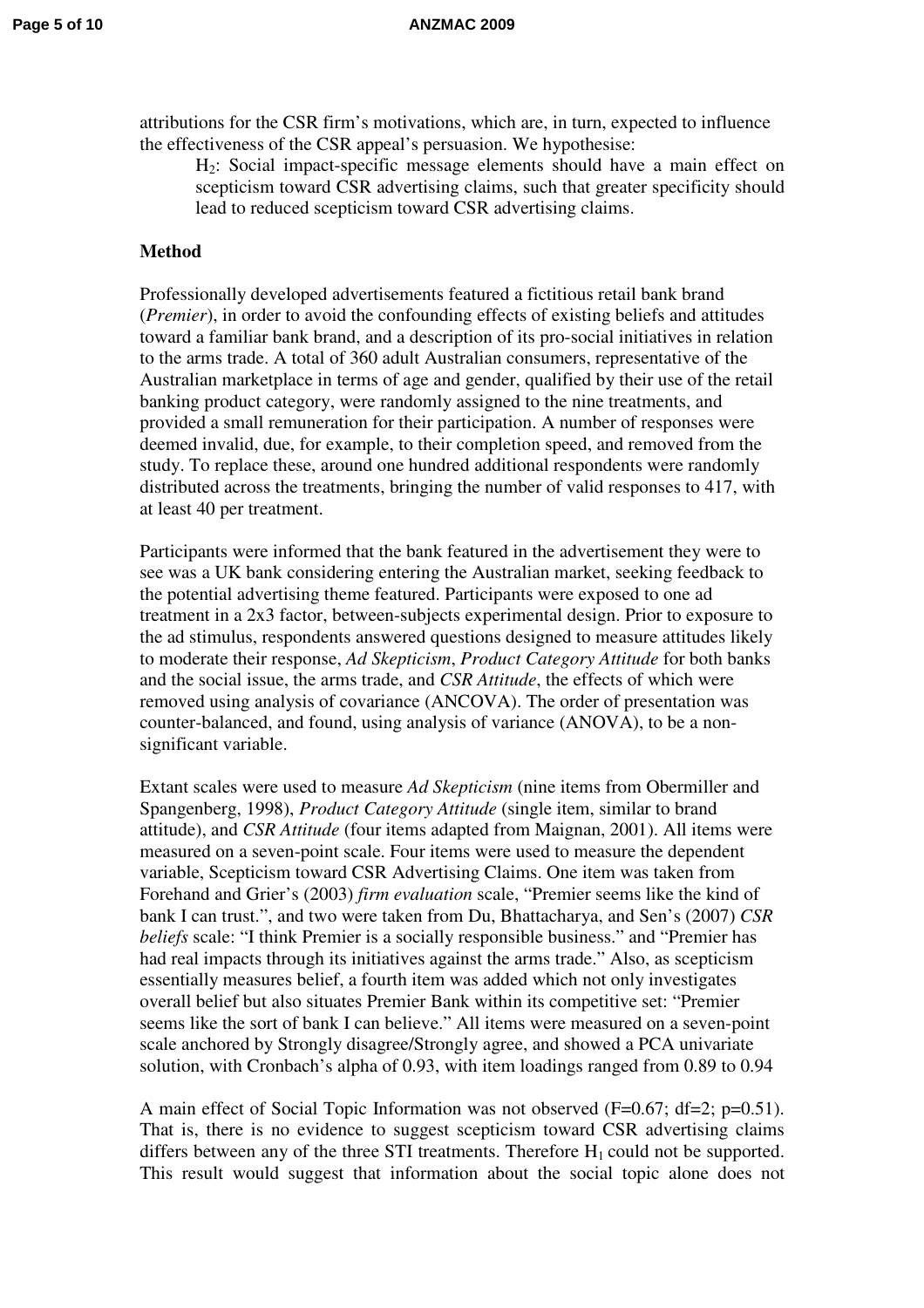influence scepticism toward a firm's CSR claims. Subjects exposed to the high manipulation of Social Topic Information (M=4.89, SD=1.22) were only somewhat less sceptical towards Premier Bank's CSR advertising claims than those who saw the moderate manipulation of STI (M=4.63, SD=1.38), while those who received the low STI treatment were narrowly less sceptical  $(M=4.69, SD=1.31)$  than those who received the moderate treatment.

The main effect of CSR Commitment was statistically significant (F=3.38, df=2;  $p=0.04$ ), therefore  $H_2$  is supported. That is, there is evidence to suggest that scepticism toward CSR advertising claims differ between at least one pair of the treatments. Consumers clearly value more diagnostic information on the specific impacts of firms' CSR programs in CSR-based corporate image advertising.

## **Discussion**

The use of CSR advertising appeals is increasing in order to meet consumer demands for information on how firms manage social and environmental externalities. Effective CSR communication has largely proved elusive. While some firms may be expecting too much of CSR information, especially if such positive behaviour is out of character with consumers' existing corporate beliefs, the provision of social topic information, as in the sick baby appeal, and claim specificity are two message variables firms could manipulate to achieve more effective CSR advertising appeals. Firms may find it hard to recover from past socially irresponsible behaviours, however, and therefore must proactively deal with negative existing brand attitudes and beliefs. No amount of CSR-based advertising, stressing the two variables discussed here, is likely to remedy flagrantly irresponsible behaviour, nor should it. Unless a brand can clearly demonstrate that its current CSR stance is a genuine departure from a negative past performance, and reflects a change in values and practices across all operating activities, persuasion attempts are likely to fall victim to justified consumer scepticism. The next stage in our research is to move from an unknown to a known brand, and to use a salient social issue for the local marketplace, such as the problems predicted as a result of climate change. A less emotive social topic may allow STI to play the role hypothesised here, and theoretically supported.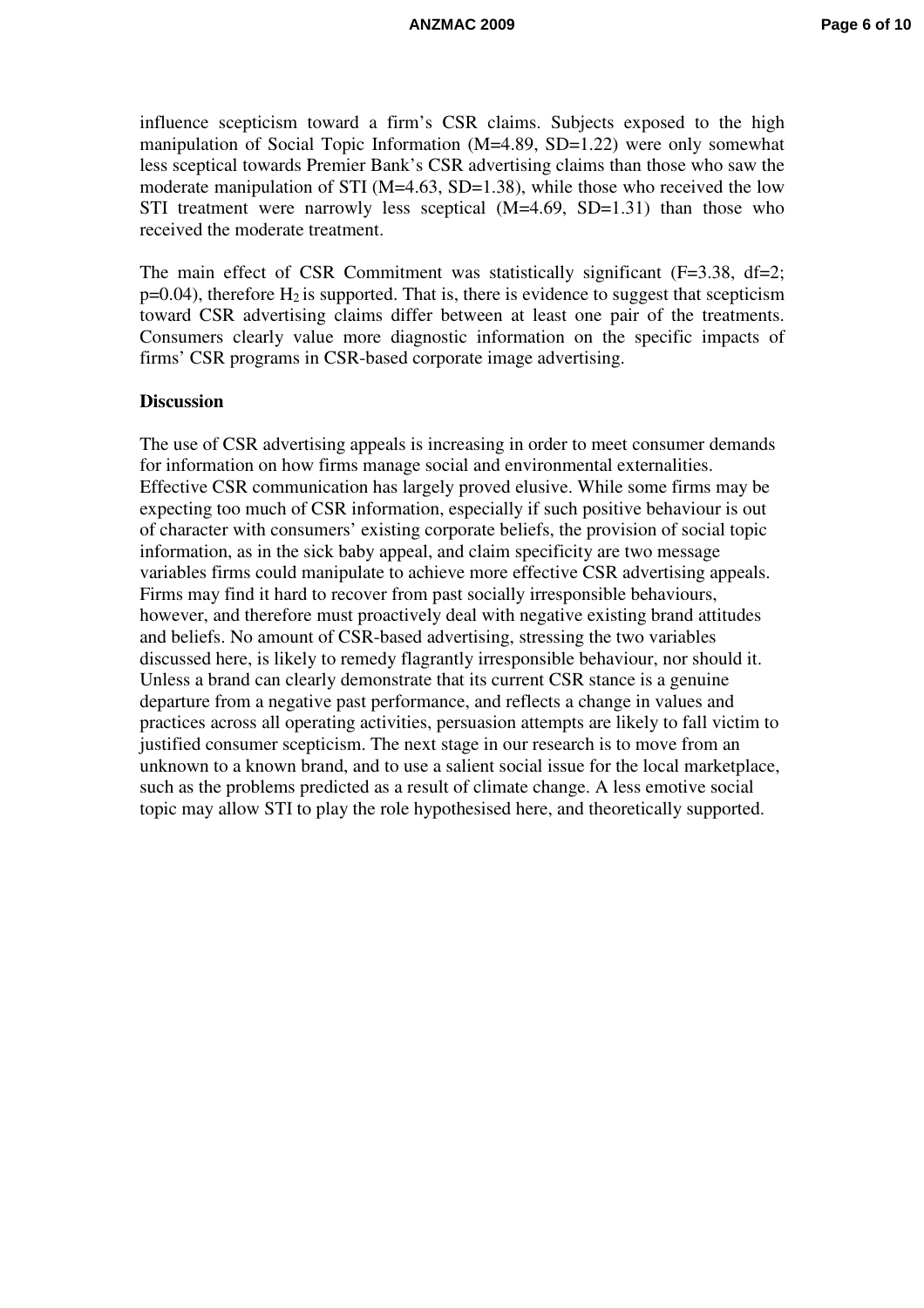## **References**

Ashcraft, M.H., 2006. Cognition, Fourth Edition. Pearson Education, Inc., Upper Saddle River, New Jersey.

Ashforth, B.E., Gibbs, B.W., 1990. The double edge of organizational legitimation. *Organization Science* 1 (2), 177-194.

Auger, P., Burke, P., Devinney, T.M., Louvierre, J.J., 2003. What will consumers pay for social product features? *Journal of Business Ethics* 42 (3), 281-304.

Baker, W.E., Lutz, R.J., 1988. The relevance-accessibility model of advertising effectiveness. Nonverbal Communications in Advertising. S. Hecker and D. W. Stewart, Lexington, MA**,** 59-84.

Becker-Olsen, K.L., Cudmore, B.A., Hill, R.P., 2006. The impact of perceived corporate social responsibility on consumer behavior. *Journal of Business Research* 59 (1), 46-53.

Bhattacharya, C.B., Sen, S., 2003. Consumer–Company Identification: A Framework for Understanding Consumers' Relationships with Companies. *Journal of Marketing* 67 (April), 76-88.

Brown, T.J., Dacin, P.A., 1997. The company and the product: Corporate associations and consumer product responses*. Journal of Marketing* 61 (1), 68-84.

Chattopadhyay, A., Alba, J.W., 1988. The situational importance of recall and inference in consumer decision-making. *Journal of Consumer Research* 15, 1-12.

Cone Inc., C. 2006. Civic-minded millennials prepared to reward or punish companies based on commitment to social causes. Boston, MA.

Darby, M., Karni, E., 1973. Free competition and the optimal amount of fraud. *Journal of Law and Economics* 16, 67-88.

Darley, W.K., Smith, R.E., 1993. Advertising claim objectivity: Antecedents and effects. *Journal of Marketing* 57, 100-113.

Dawar, N., Pillutla, M., 2000. Impact of product-harm crisis on brand equity: The moderating role of consumer expectations. *Journal of Marketing Research* 37 (May), 215-226.

Dawkins, J., 2004. Corporate responsibility: The communication challenge. *Journal of Communication Management* 9 (2), 108-119.

Eagly, H.E., Chaiken, S. 1993. The Psychology of Attitudes Harcourt Brace Jovanovich, Inc., Orlando.

Fine, S., 1990. Social Marketing. Allyn and Bacon, Inc., Boston.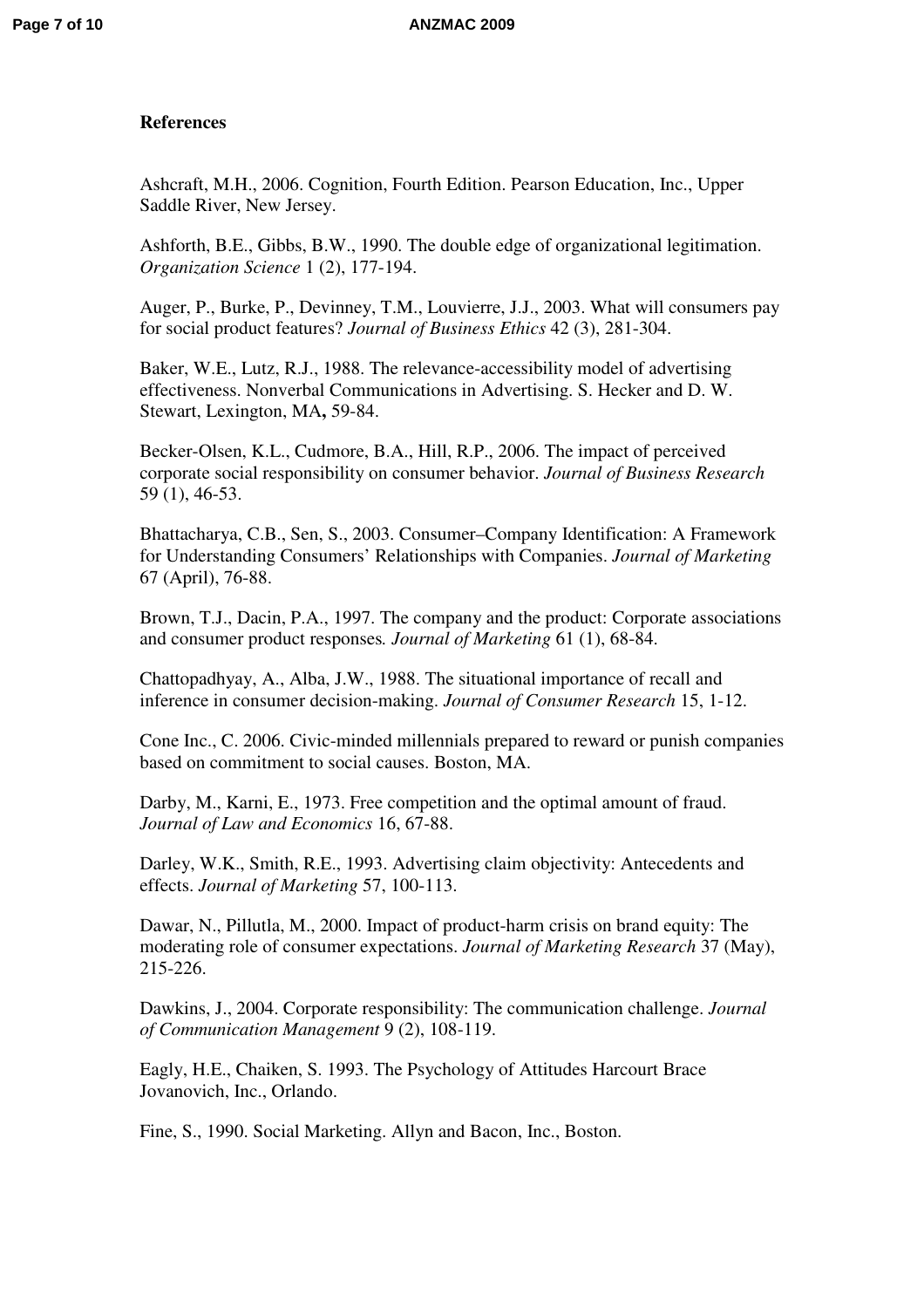Folkes, V.S., 1988. Recent attribution research in consumer behaviour: A review and new directions. *Journal of Consumer Research* 14, 548-565.

Forehand, M.R., Grier, S., 2003. When is honesty the best policy? The effect of stated company intent on consumer skepticism. *Journal of Consumer Psychology* 13 (3), 349-356.

Friestad, M., Wright, P., 1994. The persuasion knowledge model: How people cope with persuasion attempts. *Journal of Consumer Research* 21 (June), 1-31.

Granzin, K.L., Olsen, J.E., 1991. Characterizing participants in activities protecting the environment: A focus on donating, recycling, and conservation behaviors. *Journal of Public Policy and Marketing* 10 (2), 1-27.

Hansen, U., Schrader, U., 1997. A modern model of consumption for a sustainable society. *Journal of Consumer Policy* 20 (4), 443-468.

Hastak, M., Olson, J., 1989. Assessing the role of brand-related cognitive responses as mediators of communication effects on cognitive structure. *Journal of Consumer Research* 15 (March), 444-456.

Heider, F., 1958. The Psychology of Interpersonal Relations. Wiley and Sons, New York.

Herr, P.M., 1986. Consequences of priming: Judgment and behaviour. *Journal of Personality and Social Psychology* 51 (6), 1106-1115.

Herr, P.M., 1989. Priming price: Prior knowledge and context effects. *Journal of Consumer Research* 16, 67-75.

Hoeffler, S., Keller, K.L., 2002. Building brand equity through corporate societal marketing. *Journal of Public Policy and Marketing* 21 (1), 78-89.

Kelley, H.H., 1967. Attribution theory in social psychology. Nebraska symposium on motivation, Lincoln University of Nebraska Press.

Kisielius, J., Sternthal, B., 1986. Examining the vividness controversy: An availability-valence interpretation. *Journal of Consumer Research* 12 (March), 418- 431.

Lynch, J.G., Marmorstein, H., Weigold, M.F., 1988. Choices from sets including remembered brands: Use of recalled attributes and prior overall evaluations. *Journal of Consumer Research* 15 (September), 169-184.

Maignan, I.M., Ferrell, O.C., 2001. Corporate citizenship as a marketing instrument - Concepts, evidence and research directions. European *Journal of Marketing* 35 (3/4), 457-484.

Maignan, I.M., Ferrell, O.C., Hult, G.T.M., 1999. Corporate citizenship: Cultural antecedents and business benefits. *Journal of the Academy of Marketing Science* 27 (4), 455-469.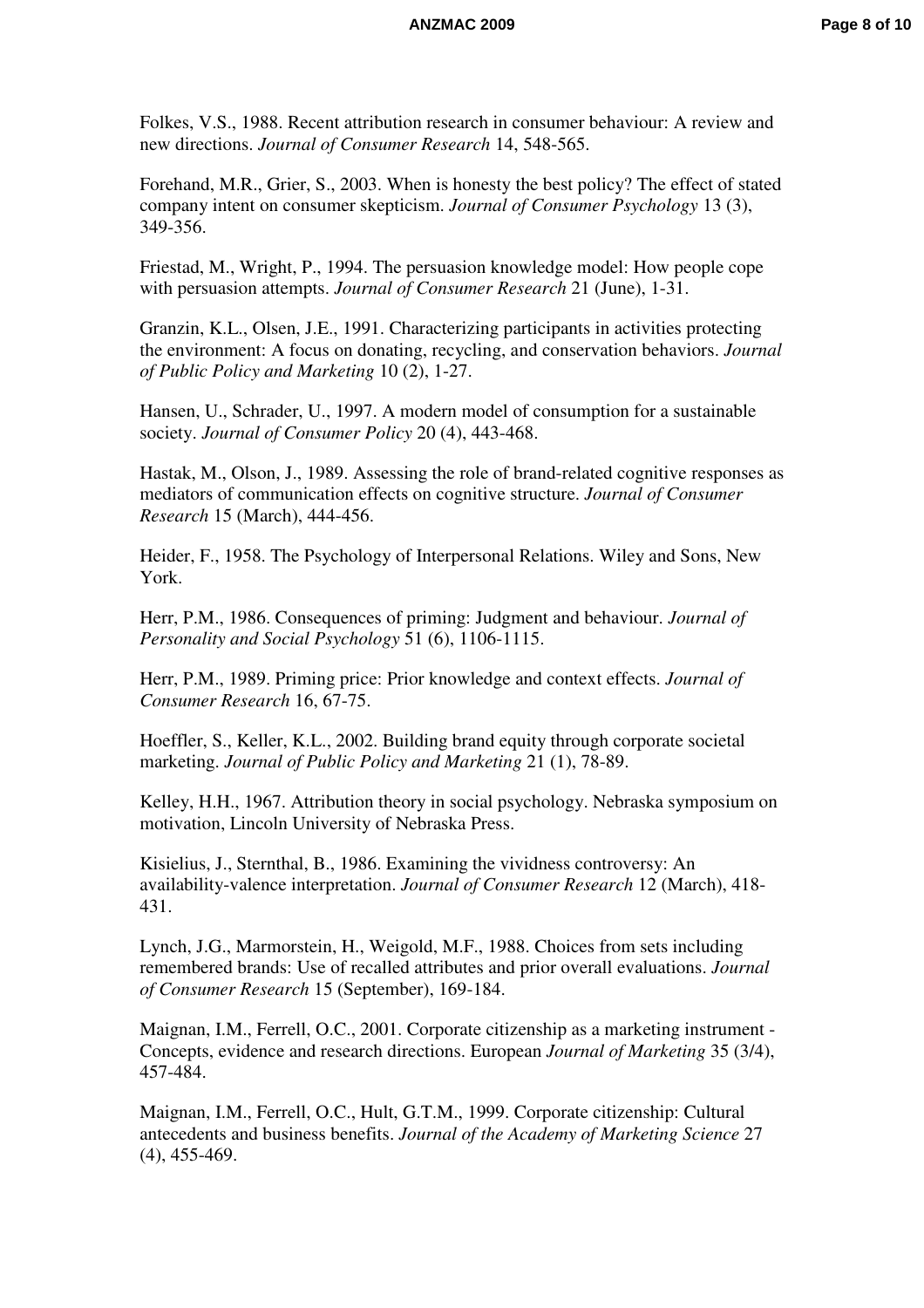Mohr, L.A., Webb, D.J., 2005. The effects of corporate social responsibility and price on consumer responses. *Journal of Consumer Affairs* 39 (1), 121-147.

Morsing, M., Schultz, M., 2006. Corporate social responsibility communication: Stakeholder information, response and involvement strategies. *Business Ethics: A European Review* 15 (4), 323-338.

Nelson, P., 1970. Information and consumer behavior. *Journal of Political Economy* 78, 45-57.

Nye, J.S., Zelikow, P.D., King, D.C. 1997. Why People Don't Trust Government. Harvard University Press, Cambridge, MA.

Obermiller, C., 1995. The baby is sick/The baby is well: A test of environmental communication appeals. *Journal of Advertising* 24 (2), 55-70.

Obermiller, C., Spangenberg, E.R., 1998. Development of a scale to measure consumer skepticism toward advertising. *Journal of Consumer Psychology* 7 (2), 159- 186.

Obermiller, C., Spangenberg, E.R., MacLachlan, D.L., 2005. Ad Skepticism. *Journal of Advertising* 34 (3), 7-17.

Orlitzky, M., Schmidt, F.L., Rynes, S.L., 2003. Corporate social and financial performance: A meta-analysis. *Organization Studies* 24 (3), 403.

Petkus, E., Woodruff, R.B. 1992. A model of socially responsible decision-making process in marketing: linking decision makers and stakeholders. American Marketers Winter Educators Conference, Marketing Theory and Applications.

Pirsch, J., Gupta, S., Landreth Grau, S., 2007. A framework for understanding corporate social responsibility programs as a continuum: An exploratory study. *Journal of Business Ethics* 70, 125-140.

Porter, M.E., Kramer, M.R., 2002. The competitive advantage of corporate philanthropy. Harvard Business Review 80 (12), 56-68.

Pracejus, J., Olsen, G., Brown, N., 2003/4. On the prevalence and impact of vague quantifiers in the advertising of cause-related marketing (CRM). *Journal of Advertising* 32 (4), 19-28.

Rossiter, J.R., Percy, L. 1997. Advertising and Promotion Management. McGraw-Hill Book Company, New York.

Sen, S., Bhattacharya, C.B., 2001. Does doing good always lead to doing better? Consumer reactions to corporate social responsibility. *Journal of Marketing Research* 38 (2), 225-243.

Sen, S., Bhattacharya, C.B., Korschun, D., 2006. The role of corporate social responsibility in strengthening multiple stakeholder relationships. *Journal of the Academy of Marketing Science* 34 (2), 158-166.